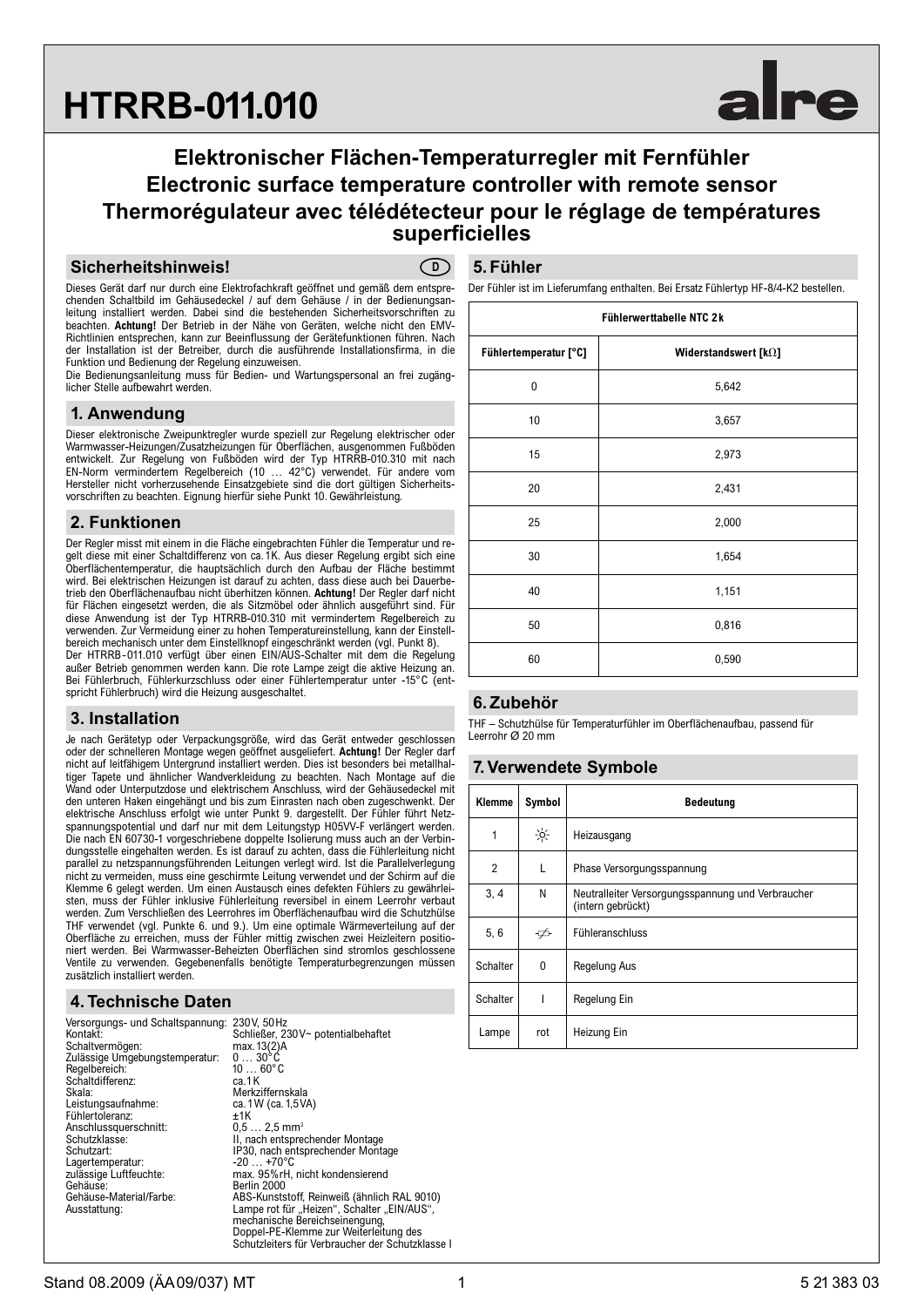#### **Safety information**



No persons other than expert electricians only must open this device in due compliance with the wiring diagram shown in the housing cover / on the housing / represented in the corresponding operating instructions.

**Caution!** The operation of the controller in the vicinity of other devices that do not comply with the EMC directives may affect its functions. The company charged with the installation of the device must, after the completion of the installation works, instruct the user of the control system into its functions and in how to operate it correctly.

These operating instructions must be kept at a place that can be accessed freely by the operating and/or servicing personnel in charge.

# **1. Application**

This electronic two-point controller has been specially devised for the control of electrical or warm water heating systems / additional surface heating systems (except floor heating systems). Regarding the control of floor heating systems, the controller model HTRRB-010.310 is best suited for this purpose, since the control range of this model (10 ... 42°C) has been limited in compliance with the corresponding EN standards. Regarding other applications not to be foreseen by the manufacturer of this device, the safety standards concerning these applications need to be followed and adhered to. Regarding the aptitude of the device for any such other application, please refer to section 10. herein (Warranty).

# **2. Functional description**

The controller measures, based on the data delivered to it by a special sensor that is to be installed into the controlled surface, the existing temperature with a switching difference of approx.1K. The control operations of the device result in a surface temperature that is mainly determined by the structure and composition of the controlled surface. With electric heating systems care must be taken to ensure that the performance of the controlled system, even if the system is operated continuously, do not result in an overheating of the related surface structure. **Caution!** The device must not be used for the control of surface structures that are designed as sitting furniture and, likewise, not for the control of any other surfaces of a similar design. The controller model to be applied for any such control applications is the type HTRRB-010.310 (type with limited control range). To delimit the admissible temperature range, the setting range can be restricted mechanically by a special facility that exists underneath of the adjusting knob (see section 8). The HTRRB-011.010 is equipped with an ON/OFF switch that enables to activate or deactivate its control operations. The red lamp that has been provided for this purpose indicates the active state of the heating system. The heating system is deactivated in the event of a sensor breakdown or sensor short-circuit and also in the event the sensor measures a temperature below -15°C (which is equivalent to a sensor breakdown).

#### **3. Installation**

The device is, depending on the type version of the device or size of the package used for it, either delivered in closed or, in order to facilitate its fast installation, also in opened condition. **Caution!** The controller must not be installed on a conductive surface. This applies in particular when metalliferous wallpapers or wall claddings of a similar nature have been used. After its installation on the wall surface or on an UP box and after completion of its electrical connection, the housing cover is hung up using the lower hooks and then swivelled up until it snaps in. The electrical connection of the device must be realised as illustrated in section 9 herein. The sensor carries line voltage potential and may only be extended by a double-insulated cable of the type H05VV-F. The double insulation required by EN 60730-1 needs to be observed at the connection point too. Care must be taken to ensure that the sensor line is not laid in parallel to line voltage carrying cables or lines. The double insulation required by EN 60730-1 needs to be observed at the connection point too. Care must be taken to ensure that the sensor line is not laid in parallel to line voltage carrying cables or lines. Where parallel laying cannot be avoided, a shielded line must be used and the shielding be connected to terminal 6. In order to ensure the easy replacement of a defective sensor, the sensor including its line needs to be laid inside an empty conduit in a replaceable manner. The protecting sleeve, type THF, serves for the closing of the empty conduit that has been concealed in the related surface structure (see sections 6. and 9.). The sensor must, in order to obtain an optimal distribution of the heat in the surface structure, be positioned centrically between two heating conductors. With warm-water heated surfaces, normally closed valves are to be used. Possibly required temperature limiters need to be installed in addition.

# **4. Technical data**

| Supply- and switching voltage:<br>Contact:                       | 230V, 50Hz<br>make contact, 230V~, non-isolated |
|------------------------------------------------------------------|-------------------------------------------------|
|                                                                  |                                                 |
| Switching capacity:                                              | max. 13(2)A                                     |
| Admissible ambient temperature:                                  | $030$ °C                                        |
| Control range:                                                   | $1060$ °C                                       |
| Switching difference:                                            | approx.1K                                       |
| Scale:                                                           | note numeral scale                              |
| Power consumption:                                               | approx. 1W (approx. 1.5 VA)                     |
| Sensor tolerance:                                                | ±1K                                             |
| Terminal capacity (wire cross section): 0.5  2.5 mm <sup>2</sup> |                                                 |
| Protection class:                                                | II (after according installation)               |
| Degree of protection:                                            | IP30 (after according installation)             |
| Storage temperature:                                             | $-20$ $+70^{\circ}$ C                           |
| Admissible air moisture:                                         | max. 95% r.h., non-condensing                   |
| Housing:                                                         | design Berlin 2000                              |
| Housing material and colour:                                     | plastic (ABS), pure white                       |
|                                                                  | (similar to RAL 9010)                           |
| Equipment:                                                       | red lamp for "heating", ON/OFF switch,          |
|                                                                  | mechanical range suppression, double PE         |
|                                                                  | terminal for the forward connection of the      |
|                                                                  | protective earthing conductor to protection     |
|                                                                  | class I compliant consumers                     |
|                                                                  |                                                 |

#### **5. Sensors**

The sensor is not included in the scope of the delivery. For replacement, please order sensor type HF-8/4-K2.

| List of sensor values NTC 2k |                                |  |
|------------------------------|--------------------------------|--|
| Sensor temperature [°C]      | Resistance value [ $k\Omega$ ] |  |
| $\mathbf{0}$                 | 5.642                          |  |
| 10                           | 3.657                          |  |
| 15                           | 2.973                          |  |
| 20                           | 2.431                          |  |
| 25                           | 2.000                          |  |
| 30                           | 1.654                          |  |
| 40                           | 1.151                          |  |
| 50                           | 0.816                          |  |
| 60                           | 0.590                          |  |

#### **6. Accessories**

THF – protective sleeve for installation of the temperature sensor into the surface structure. Suited for use with empty conduits Ø 20 mm.

# **7. Explanation of symbols**

| Terminal       | Symbol        | <b>Explanation</b>                                                     |
|----------------|---------------|------------------------------------------------------------------------|
| 1              | $\frac{1}{2}$ | Heating output                                                         |
| $\overline{2}$ | L             | Supply voltage phase                                                   |
| 3, 4           | N             | Neutral conductor (supply voltage and consumer),<br>bridged internally |
| 5, 6           | ∯             | Sensor connection                                                      |
| Switch         | 0             | Control OFF                                                            |
| Switch         | ı             | Control ON                                                             |
| Lamp           | red           | Heating ON                                                             |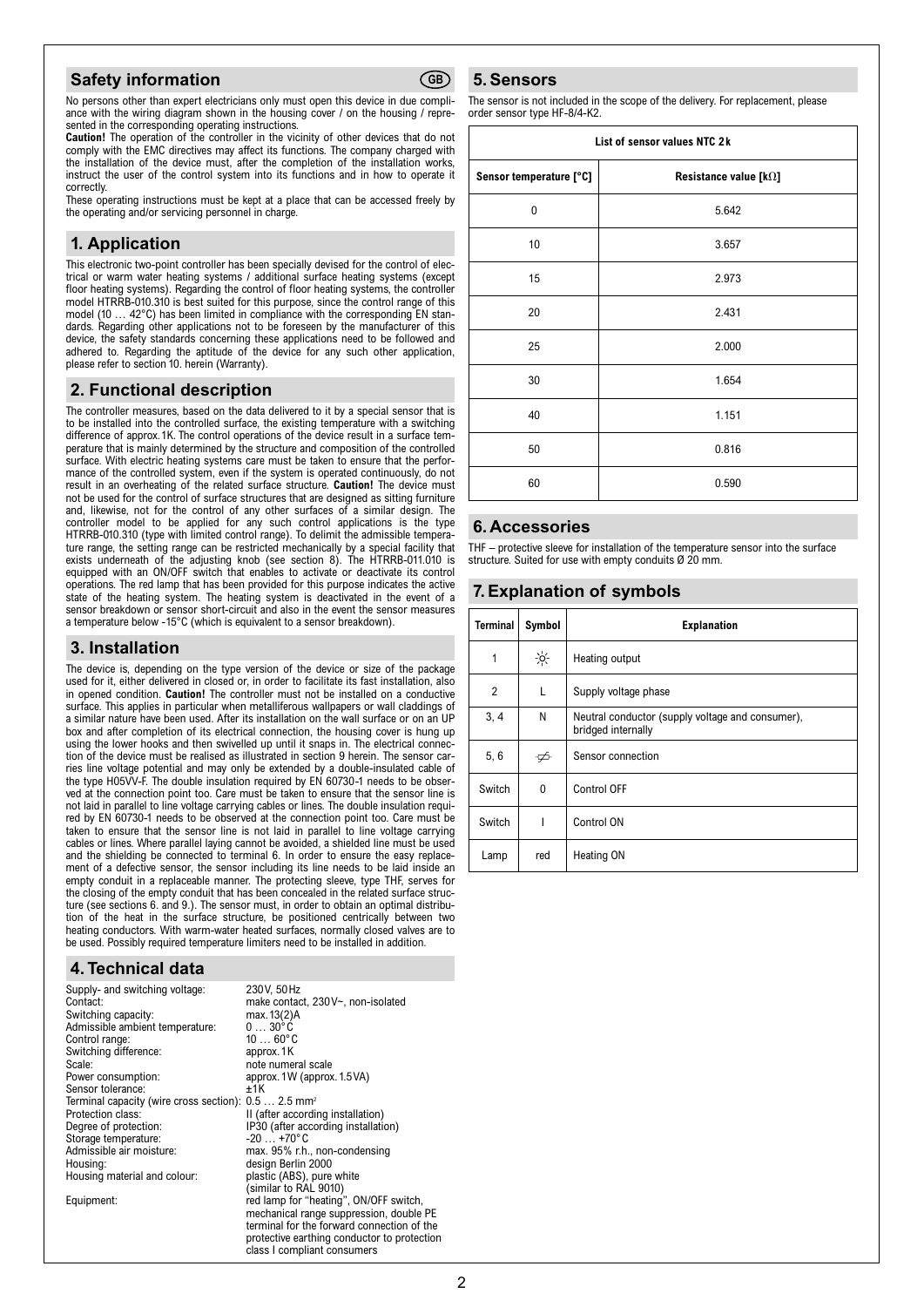#### **Consigne de sécurité fondamentale**

Uniquement des personnes qualifiées en matière d'électricité doivent ouvrir ce dispo-<br>sitif en conformité avec le schéma des connexions représenté dans le couvercle du sitif en conformité avec le schéma des connexions représenté dans le couvercle du boîtier / apposé sur le boîtier / représenté dans les notices d'instructions correspondantes.

**Attention!** L'opération du régulateur dans les environs d'autres dispositifs ne confor-mant pas aux directives CEM peut affecter son bon fonctionnement. La société chargée de l'installation du dispositif doit, après l'achèvement des travaux, initier l'utilisateur aux fonctions du régulateur et à son opération correcte.

Gardez cette notice d'instructions à un lieu librement accessible pour les opérateurs et hommes de service.

#### **1. Application**

Ce régulateur a été spécialement conçu pour le contrôle de systèmes de chauffage électriques, de systèmes de chauffage à eau chaude et d'autres systèmes de chauffage de surfaces (à l'exception de surfaces de sol). En raison du fait qu'il est muni d'une plage de réglage dont l'étendue a été limitée (10 … 42°C) en conformité avec les standards EN correspondants, le modèle HTRRB-010.310 convient le mieux pour le réglage de systèmes de chauffage par le sol. Concernant des autres applications pas à prévoir par le fabricant de ce dispositif, les standards de sécurité se rapportant à ces applications sont à respecter. En ce qui concerne l'aptitude ou l'approbation du dispositif pour des telles applications, veuillez également faire attention aux informations de garantie dans chapitre 10. (Garantie) dans cette notice d'instructions.

#### **2. Fonctionnement**

Le régulateur mesure, sur la base des données délivrées par un détecteur spécial qui a été installé dans un conduit vide encastré dans le plancher, la température existante et contrôle les opérations du système correspondant avec un différentiel d'env. 1K. Les opérations de contrôle ainsi exécutées aboutissent à une température superficielle qui est premièrement déterminée par la structure et la composition de la surface à régler. Avec de systèmes de chauffage électrique il faut veiller à assurer à ce que la puissance du système contrôlé ne puisse, même si le système est opéré en marche continue, résulter dans une surchauffe de la structure superficielle correspondante. **Attention!** Le dispositif ne doit pas être utilisé pour la régulation des surfaces chauffées crées et prévues pour l'utilisation en tant que siège ou pour des buts similaires. Pour le réglage de tels types d'applications sert le modèle HTRRB-010.310 (type avec plage de réglage limitée). L'étendue de réglage du dispositif peut, afin de prévenir l'ajustage de températures trop élevées, être resserrée mécaniquement par moyen d'un mécanisme spécial qui existe en dessous du bouton de réglage (voir chapitre 8). Le HTRRB-011.010 est muni d'un interrupteur MARCHE / ARRET pour l'activation ou désactivation des opérations de réglage. La lampe-témoin rouge prévue à cet effet sert pour l'indication de l'état actif du système de chauffage. Le système de chauffage sera désactivé en cas d'une défaillance ou court-circuit du détecteur. Ceci vaut aussi dans le cas où une température en dessous de -15°C serait mesurée (ce qui correspond à une rupture ou défaillance du détecteur).

#### **3. Installation**

Le dispositif est, selon son type ou la taille du paquet utilisé pour son emballage, livré soit en condition fermée ou, pour faciliter son installation rapide, en condition ouverte. Attention! Le régulateur ne doit pas être installé sur une surface conductrice. Ceci s'applique en particulier en cas de l'utilisation de tapisseries métallisées ou d'autres revêtements muraux d'une nature similaire. Après son installation sur un mur ou sur une boîte encastrée et après son raccordement électrique, d'abord accrocher le cou-vercle du boîtier par moyen des crochets inférieurs et ensuite le plier vers le haut jusqu'à ce qu'il s'enclenche. Le raccordement électrique du dispositif est à réaliser comme illustré dans chapitre 9. dans cette notice d'instructions. Le détecteur est sous tension de réseau et ne doit être rallongé que par moyen d'un câble du type H05VV-F. L'isolation<br>double requise par le standard EN 60730-1 est également à observer au point de jonc-<br>tion. Il faut toujours faire attention à ne pas câbles sous courant de secteur. Lorsqu'une mise en parallèle n'est à éviter, l'utilisation d'un câble blindé est requise dont le blindage doit être raccordé à la borne 6. Afin d'assurer le remplacement facile d'un détecteur défectueux, le détecteur avec sa ligne, doit, d'une manière remplaçable, être posé à l'intérieur d'un conduit vide. Le manchon protecteur type THF sert pour la fermeture du conduit vide encastré dans le plancher en plâtre ou en ciment (cf. chapitres 6. et 9.). Le détecteur doit, afin d'obtenir une distribution optimale de la chaleur dans le plancher, être positionné de manière centrée entre deux conducteurs de chauffage. Avec des surfaces chauffées par des systèmes de chauffage à eau chaude, des soupapes normalement fermées sont à utiliser. Lorsqu'il serait nécessaire, des limiteurs de température sont à installer en plus.

# **4. Caractéristiques techniques**

| 230V, 50Hz                                     |
|------------------------------------------------|
| contact de fermeture, 230V~, non isolé         |
| max. 13(2)A                                    |
| Température ambiante admissible: 0  30°C       |
| $1060^{\circ}$ C                               |
| env. 1K                                        |
| échelle à chiffres de repère                   |
| env. 1 W (env. 1.5VA)                          |
| +1K                                            |
| $0.5 2.5$ mm <sup>2</sup>                      |
| II (après installation correspondante)         |
| IP30 (après installation correspondante)       |
| -20 … +70°C                                    |
| 95%, non condensant                            |
| type Berlin 2000                               |
| plastique (ABS), blanc pur (pareil à RAL 9010) |
| lampe-témoin rouge pour l'indication du mode   |
| de service «chauffage»; interrupteur MARCHE /  |
| ARRET; resserrage de domaine mécanique, borne  |
| PE double pour l'acheminement du conducteur de |
| protection (terre) vers des consommateurs      |
| conformant à l'indice de protection I          |
|                                                |

#### **5. Détecteur** Le détecteur n'est pas inclus dans l'étendue de la livraison. Pour son remplacement,

**Table des valeurs détecteurs NTC 2k Température du détecteur [°C] Valeur ohmique [k]** veuillez passer votre commande pour un détecteur du type HF-8/4-K2.

| Température du détecteur [°C] | Valeur ohmique [k $\Omega$ ] |
|-------------------------------|------------------------------|
| $\mathbf 0$                   | 5,642                        |
| 10                            | 3,657                        |
| 15                            | 2,973                        |
| 20                            | 2,431                        |
| 25                            | 2,000                        |
| 30                            | 1,654                        |
| 40                            | 1,151                        |
| 50                            | 0,816                        |
| 60                            | 0,590                        |

#### **6. Accessoires**

THF – manchon protecteur pour l'installation du détecteur de températures dans la structure de la surface à régler. Convenable pour l'utilisation avec des conduits vides Ø 20 mm.

#### **7. Symboles / explication**

| Borne:         | Symbole | <b>Explication</b>                                                                  |
|----------------|---------|-------------------------------------------------------------------------------------|
| 1              | $-6$    | Sortie de chauffage                                                                 |
| $\overline{2}$ | L       | Phase (tension d'alimentation)                                                      |
| 3, 4           | N       | Conducteur neutre (tension d'alimentation et<br>consommateur), shunté à l'intérieur |
| 5, 6           | ∯       | Raccordement du détecteur                                                           |
| Interrupteur   | 0       | <b>Réqulation ARRET</b>                                                             |
| Interrupteur   |         | <b>Réqulation MARCHE</b>                                                            |
| Lampe          | rouge   | <b>Chauffage MARCHE</b>                                                             |